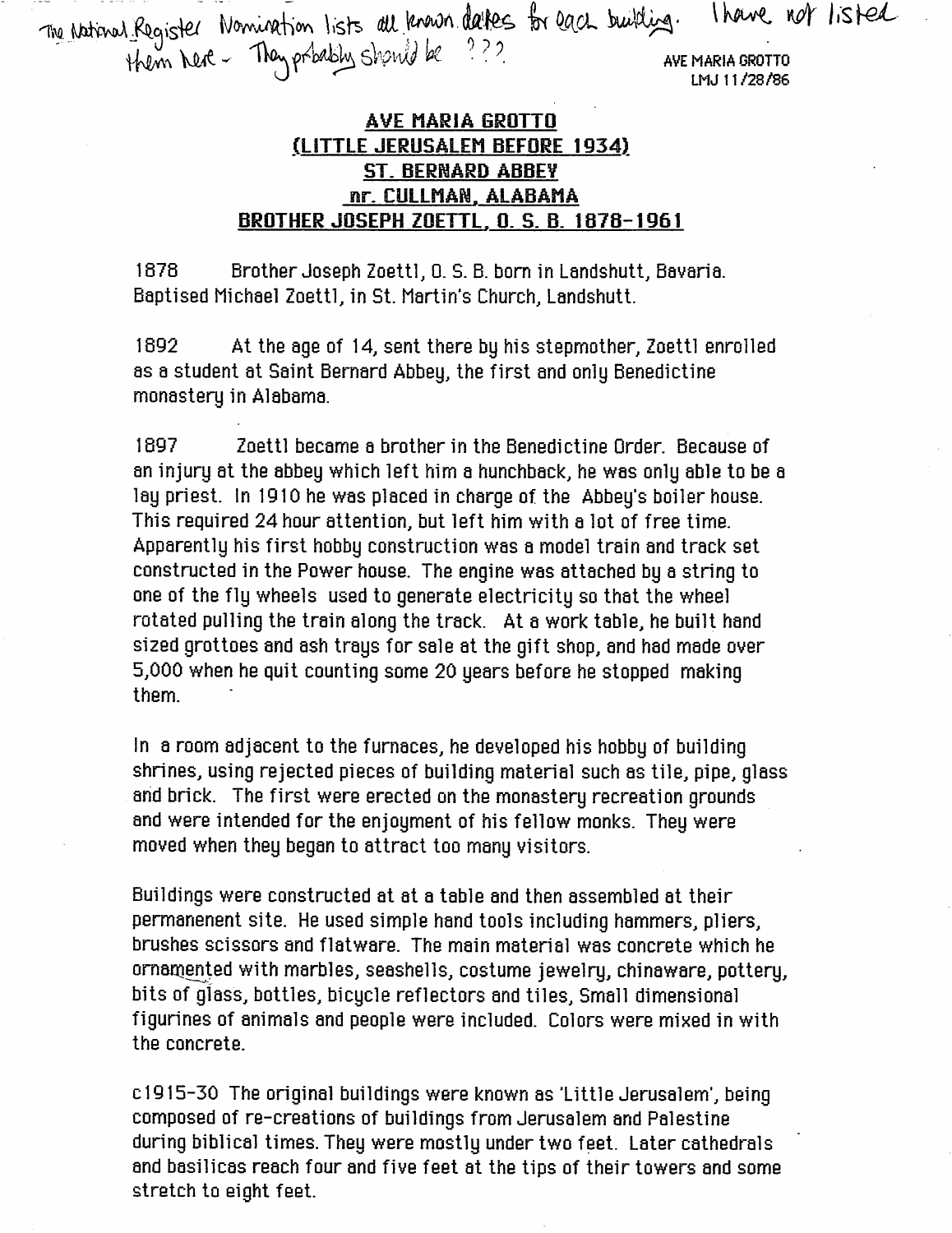1932-34 A new site was prepared for the buildings of Little Jerusalem. The abandonned Old Rock quarry was landscaped by Br Patrick O'Neill. The Grotto itself is 27 feet high, 27 feet wide and 27 feet deep, it is decorated with scenes from the Holy Land. A circular path was laid out for visitors to follow, and bushes trees and grasses were planted. The Grotto occupies a heavily wooded bluff above Eightmile Creek. It was constructed to Brother Joe's specifications. Railroad spikes and chicken wire were suspended from the ceiling which Br Joe later turned into stalagtites. Sections of the Grotto contain buildings modeled after existing structures in the United States, predominantly missions constructed by the Franciscan Fathers as well as structures representing ancient Rome. These sections contain the earliest buildings and were moved from the recreation ground.

Altogether, the site consists of a four acre landscaped Park with approximately 125/150 miniature buildings and shrines, momuments and sculpted works, designed and buit by Brother Joseph Zoetl over a period of almost 50 years.

1934 May 17th. Ave Maria Grotto was opened to the public and dedicated on the site of a former stone quarry.

Constructions include real buildings, as well as purely conjectural structures such as the Hanging Garden of Babylon, Noah's ark; and the Tower of Babel. A further category of objects includes buildings without known prototypeseg caves and wayside shrines similar to roadside shrines in Europe. Secular monuments include the Red Cross. Scenes designed specialy for children include Hansel and Gretel and the Temple of the Fairies.

Specific sites include: Bethlehem; St. Peter's Shrine; Monserrat Abbey, Spain; Castle Trausnitz and St. Martin's Church, Landshutt, Bavaria; Statue of Liberty; Red Cross Tower; St. Bernard College Buildings; Cathedral of Mobile, Alabama; Missions Including San Juan Capistrano, Carmel, Santa Barbara and Mission Dolores; The Round Tower, Rhode Island; The Alamo; St. Peter's Basilica;, Rome Monte Cassino Benedictine Abbey, Rome; St. Scholastica of Subiaco; St. Anselm's; Pantheon; Rotunda of St. Stephen; The Colosseum; St. Pauls's Outside the Walls; St. Agnes; St. Lawrence; St. Domitilla; The Vestal Temple; Tomb of St. Petronilla; St. Sixtus Chapel; The LeaningTower of Pisa; The Statue of St. Francis Cabrini. The National Register nomination form lists all buildings and dates of construction where known.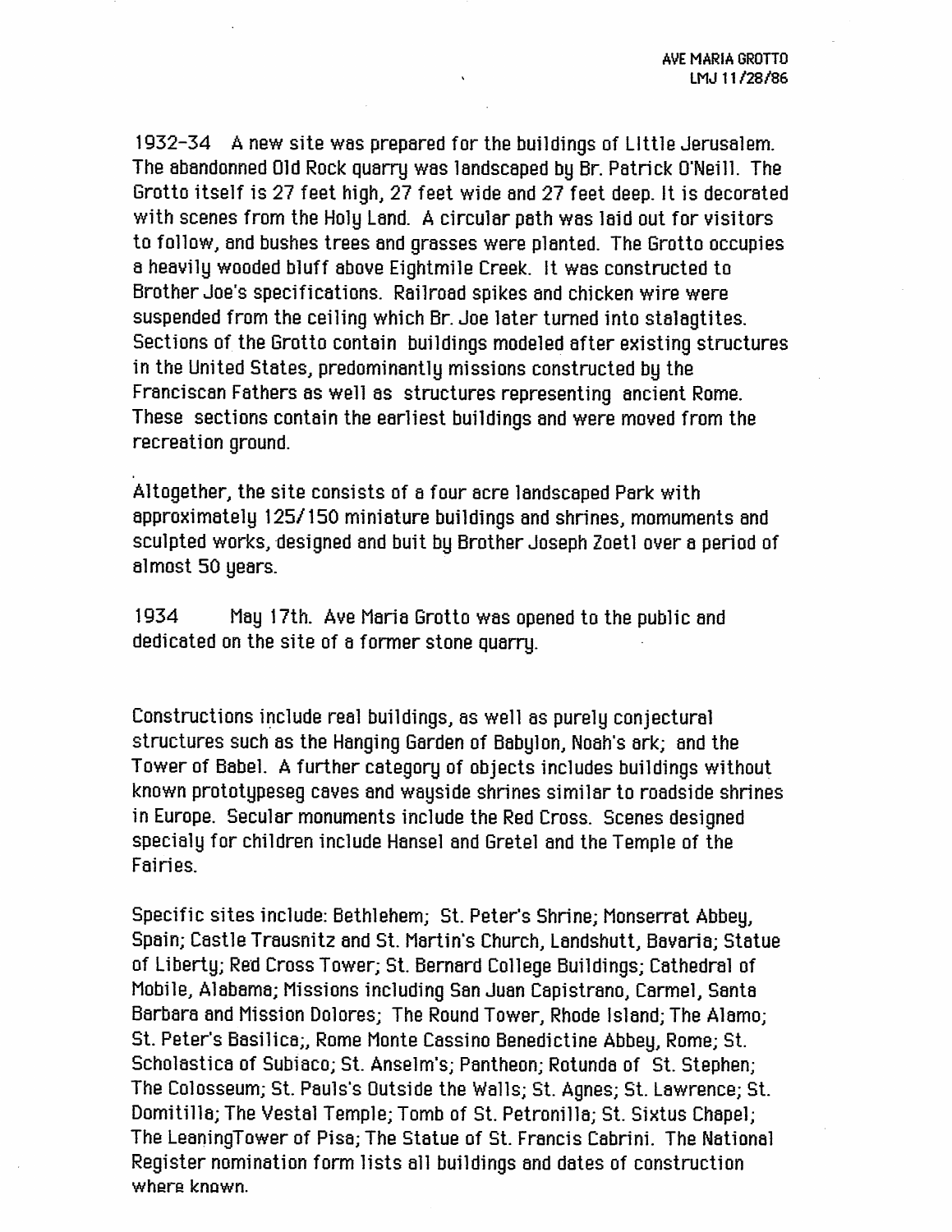1958. Brother Joseph built his last model, the Basilica Church in Lourdes.

c. 1958 Br. Joe stopped work onthe grotto due to ill health.

1984 19th January. Ave Maria Grotto was listed on the National Register, representing Alabama's first nomination of a folk art environment to the National Register of Historic Places. The nomination was prepared by Linda Bayer.

1961 Brother Zoettl died.

## BIBLi06RAPHV

- BAVER, Linda. "Ave Maria Grotto nominated". The Preservation Report. Vol. Kl, No. 3. Alabama Historical Commission, Nov, Dec. 1983.
- COLLINS, George, et al. Fantastic Architecture: Personal and Eccentric Visions. Harry N. Abrams, 1980.

Aloysius Plaisance, OSB, Ph.D. An llluatrated Self Guide of the Ave Maria Grotto, featuring a Picture of the Monk Builder.

"Ave Maria Grotto is listed on the National Register. SPACES: Notes on America's Folk Art Environments.

## CONTACTS

Linda Bayer. Huntsville Planning Department, P.O. Box 308, Huntsville, Alabama, 35804. 205/ 532 7353

Contact monks at the Abbey: Brother Augustine Campion, Director of Grotto Operations, St. Bernard Abbey, Cullman AL 35055. Also, Brother Lawrence Bouchea (helped Bayer with nomination).